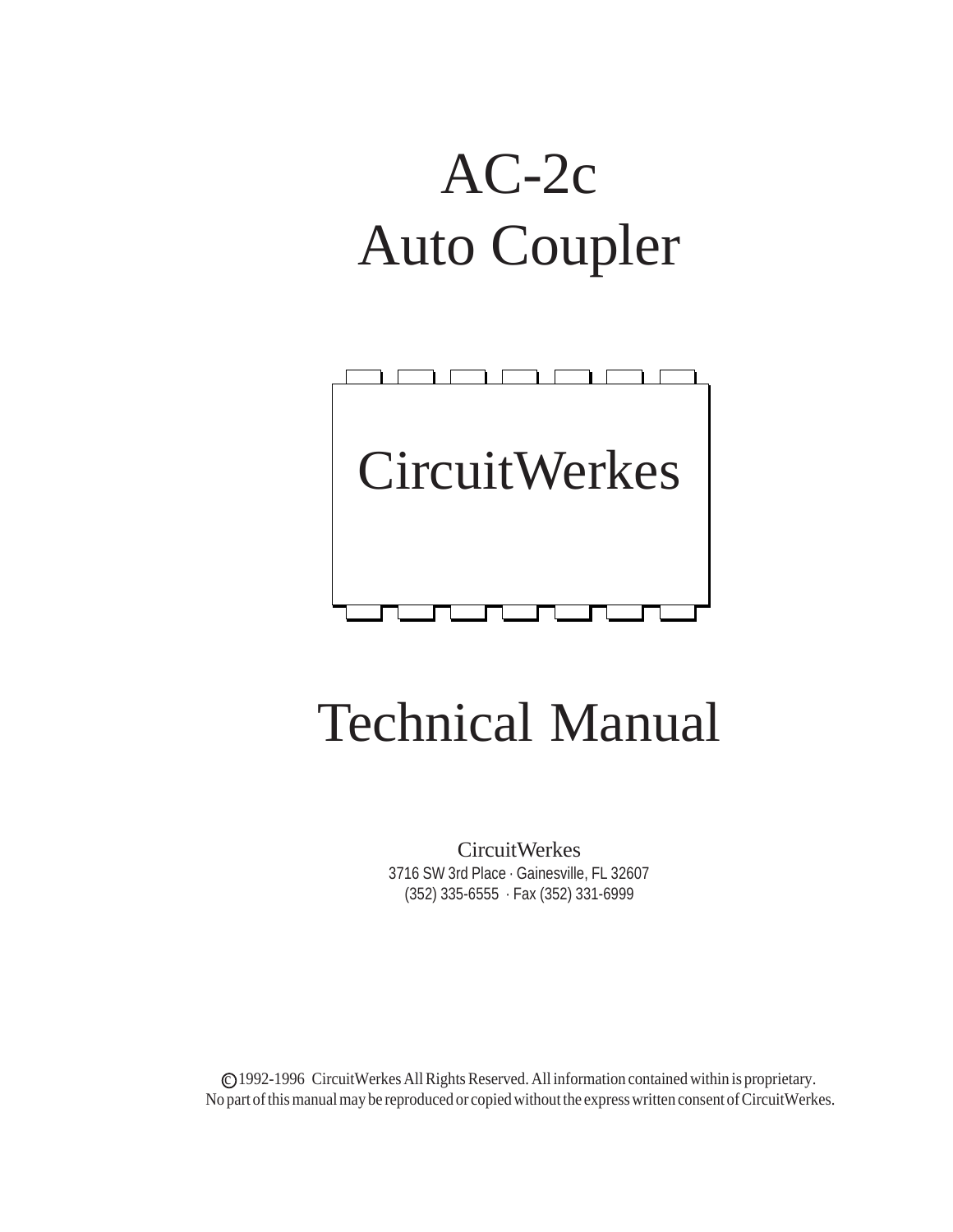## **The CircuitWerkes AC-2c Telephone Auto-Coupler Installation and Service Manual**

## **Operational Description**

The AC-2c autocoupler is designed to detect incoming rings and automatically answer telephone lines. The coupler provides a transformer coupled audio path either to or from a single phone line. When the calling party hangs up, the AC-2 will release the line and be ready for the next call. The circuit also includes an isolated relay closure that can occur either momentarily at the beginning of the call or stay latched for the duration of the call. This closure can be used to signal the start of a call or start and stop external equipment. Provisions for remote pick-up and hang-up switches are included as are LED's for RING and ONLINE indication. An external pick-up inhibit is available to prevent the coupler from answering until you are ready. The circuit includes an on-board regulated power supply that can operate on an AC or DC input.

## **Initial testing**

The AC-2c is factory set to operate as a standard autocoupler out of the box. All you need to do is connect power, audio, and phone line to the autocoupler. Connect 12 to 18 Volts (AC or DC) to the POWER jack. When power is applied the two relays will energize for about one second, then drop out. This indicates the initial operation of the one-shot and S-R latch circuits.

If the initial power-up occurs as we've described, you are ready to test the device on the phone line. Remember that the phone line carries ring voltages that are high enough to give you a nasty jolt if you happen to be touching the tip and ring conductors during a ring. Connect the RJ-11 jack of the AC-2c to your phone line with a standard modular cord. Have someone call your line. As soon as the phone starts ringing, you should see the ring LED light up. The coupler should answer at the beginning of the ring that you have selected. When it does, the online LED will light up. If you have an audio source such a tape player or signal generator you can connect it to the 1/4" audio jack. *Tip* and *ring* are the active pair. The sleave is not used and may be tied to the ring. Adjust the audio level until the clipping LED just begins to light. Your calling party should hear the audio loud and clear. Shortly after the caller hangs up, the coupler should automatically drop the line. Almost every modern CO in the country generates a zero-crossing (commonly known as "Calling Party Control" or "CPC", in the telephone line battery voltage about eight seconds after dial tone is applied to the line (if no activity is detected in that period of time). This occurs after a calling party has terminated a call by hanging up their end of the line and if the line is picked up (as if to dial out) but no dialing is initiated.

Note: If your local central office is one of the rare systems that does not support this signalling, you may have to resort to a preset timer or, preferably, a dial-tone detector to hang up your autocoupler automatically. We will be happy to advise you on how to implement such a feature, but since the need is so rare, we do not support a product that does not rely on a zero-crossing in the line voltage to signal the end of a call.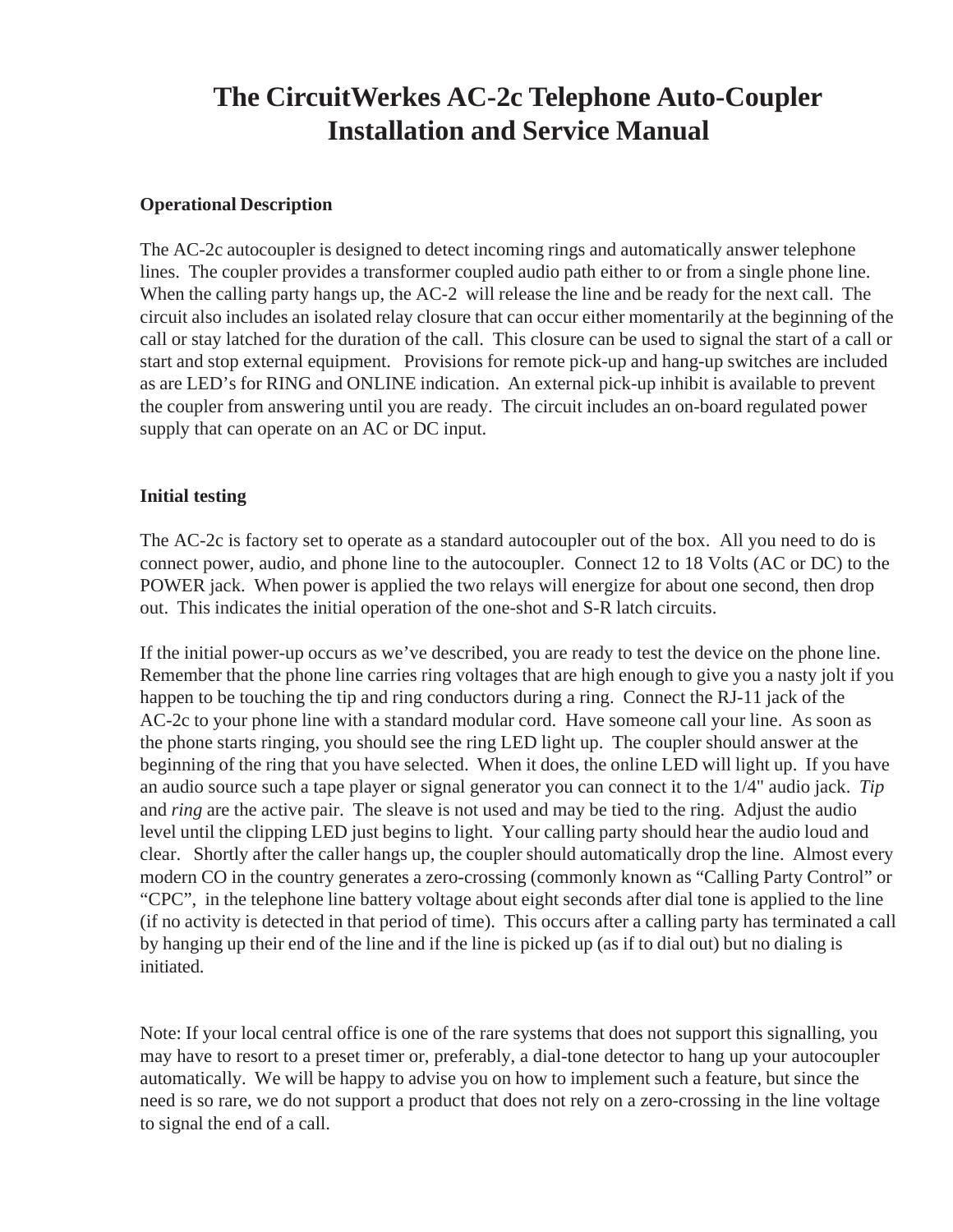The remote connections can be tested using a VOM. When the coupler first picks up, pin 5 of the db25 connector will go low for a moment. Depending upon which way you set jumper j-2, the relay contacts at  $1 \& 2$  and  $4 \& 6$  will close either momentarily or will latch as the unit picks up. A ringing signal will produce a low output at pin 9.

You should be able to force the coupler to pick up by momentarily grounding pin 5. You can force the coupler to hang up by grounding pin 7. Test the external inhibit by connecting a jumper between pins 11 & 13. Next, remove jumper J1 call the coupler. It should not answer. Connect pin 10 to ground (pins 15-25). The coupler should answer as normal.

## **Connections**

The AC-2 connects to the phone line via a standard RJ-11 jack which is mounted in the front panel and marked "line".

The power connection is made at the coaxial jack on the back panel marked "Power". The AC-2 is designed to accept from 12 to 18 Vac (or 14 to 18Vdc) and the supply should be able to provide at least 150ma.

Your audio connection is made at the rear connector marked "audio". The connector is a tip, ring  $\&$ sleave type with the tip and ring being the active contacts. Since the audio is transformer coupled to the phone line, you may connect to the AC-2 with either balanced or unbalanced lines. To simultaneously send and receive audio, an external hybrid must be used.

The D-25 remote connector provides all other input and output connections to the AC-2.

Pins 1, 2 & 3 are relay closure "A", a form "c" contact while pins 4 & 6 are n. o. relay closure "B". Both sets of relay closures are dry contacts rated at 1 Ampere and 125 Volts.

Pin 5 is the pick-up trigger that causes the AC-2c to seize the line when an external low is applied.

Pin 7 provides remote hang-up control. By momentarily connecting this pin to ground, you will force the AC-2 to hang up the line. You may use this function any time you wish to manually hang up the line. If you are using the coupler as a concert line, etc. on a player with an end of message output (like a tertiary tone on a cart deck), you could force the unit to hang up as soon as the message is over.

Pin 8 is the on-line status output (ground sink).

Pin 9 is the ring detector ground sink output.

Pins 10 & 11 are used in conjunction with J-1 to remotely enable the auto-answer portion of the coupler. When J-1 is removed, you can remotely enable the auto-answer circuit by applying 5 to 24 volts ac or dc to these pins. A typical application of this function might be to prevent the coupler from answering the line until another device, like a cart machine, has recued. In this case, the ready light output from the cart or other device could be connected to pins  $10 \& 11$ . The unit would pick up the line only after the ready light comes on. This prevents the next caller from getting the end of a message if the previous caller hangs up before the playback device is recued.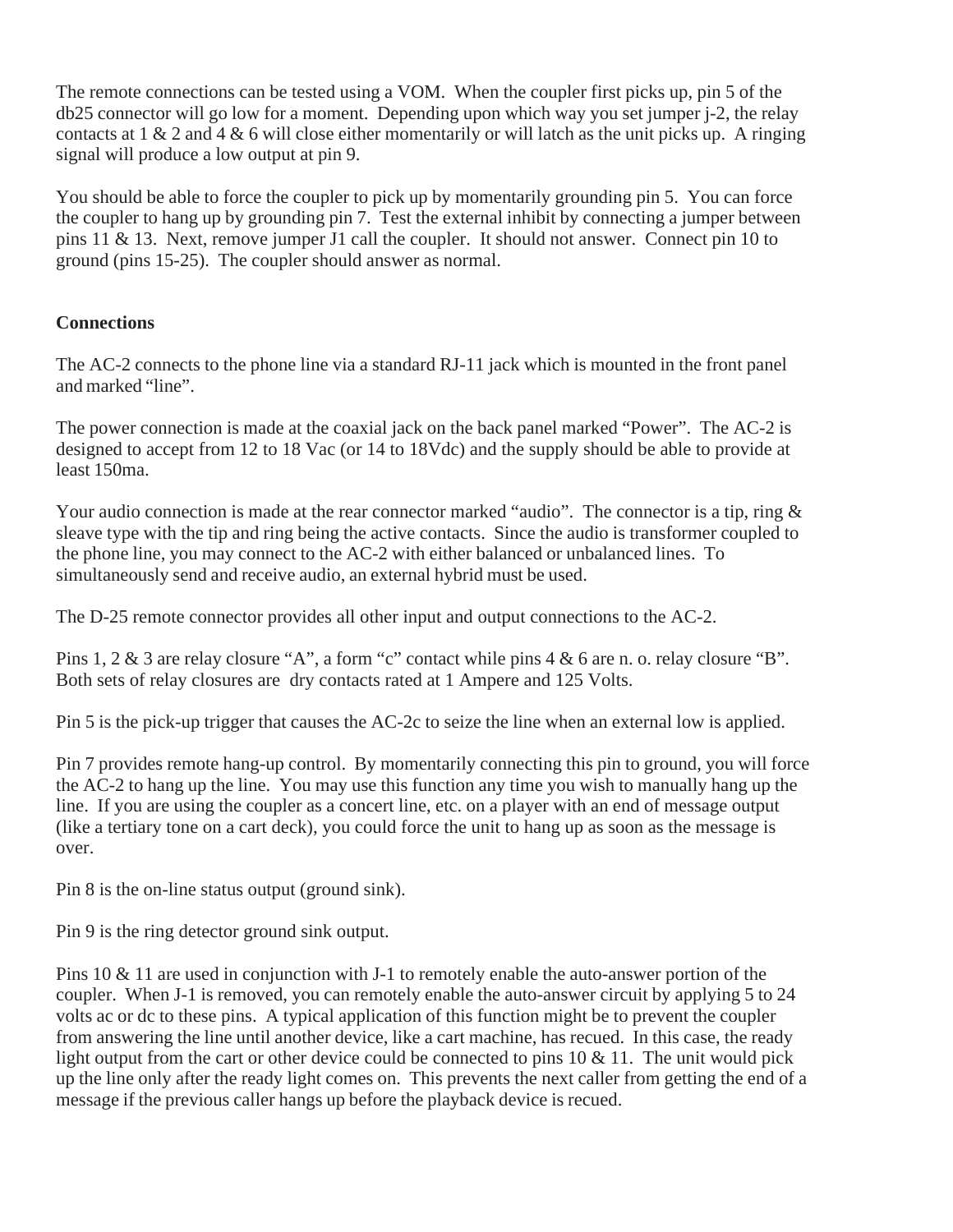Pin 12 is a momentary low output which happens when the AC-2 first picks up the line. This output is independent of the J-2 position, is TTL compatible and can sink up to 100 mA. It may be used to start an external machine, reset a timer, or increment a call counter.

Pin 13 is a current limited +12Vdc source for driving external indicators, the opto-isolated remote inhibit, etc.

Pin 14 is a factory test point

Pins 15 through 25 are ground.

## **Jumpers**

J1 is the external pickup inhibit function. When this jumper is off, an external voltage of 5 to 25 Volts dc must be applied to pins 10 & 11 before the coupler will detect an incoming ring signal.

J2 is the auxiliary relay mode selector. When in the "a" position the relay will be enrgized as long as the coupler is on line. The "b" mode momentarily energizes the relay when the coupler first picks up.

The ring selector jumper allows you to set the number of rings on which the coupler answers.

## **Board Headers & Connectors**

Header H1 is a 4 pin connector that is used for attaching an optional combination lock to the coupler.

Header H2 is a 3 pin connector that may be used with a CircuitWerkes DTMF-16 decoder to cause an audible beep to occur when the unit first answers the line. Specific instructions for interfacing the two boards is available upon request from us.

## **Theory of operation**

The AC-2c consists of two separate sections - the logic section and the type approved protective coupler section, which is designated MPC-2.

MPC-2 type approved section: The telephone line tip and ring connect through an RJ-11c jack to the MPC-2 circuit board. An MOV across the line suppresses any hazardous transients. Two 0.1 uF DC blocking capacitors pass audio to the telco transformer when the unit is off-line. One input of an h11aa1 ac input optocoupler is connected to tip through normally closed contacts on the dpdt relay; the other input connects to ring through a .47uF capacitor and a 22k resistor. When a ring occurs the optocoupler's output transistor turns on and provides an open collector output, which is the ring detect output of the MPC-2. When 12vdc is applied to the field of the dpdt relay, the ring detect optocoupler is taken off line and the relay closures make a dc path from tip and ring to one side of the transformer. The line current detect optocoupler is then also connected between tip and ring through a 1k current limiting resistor. When the caller hangs up the optocoupler turns off, signalling that the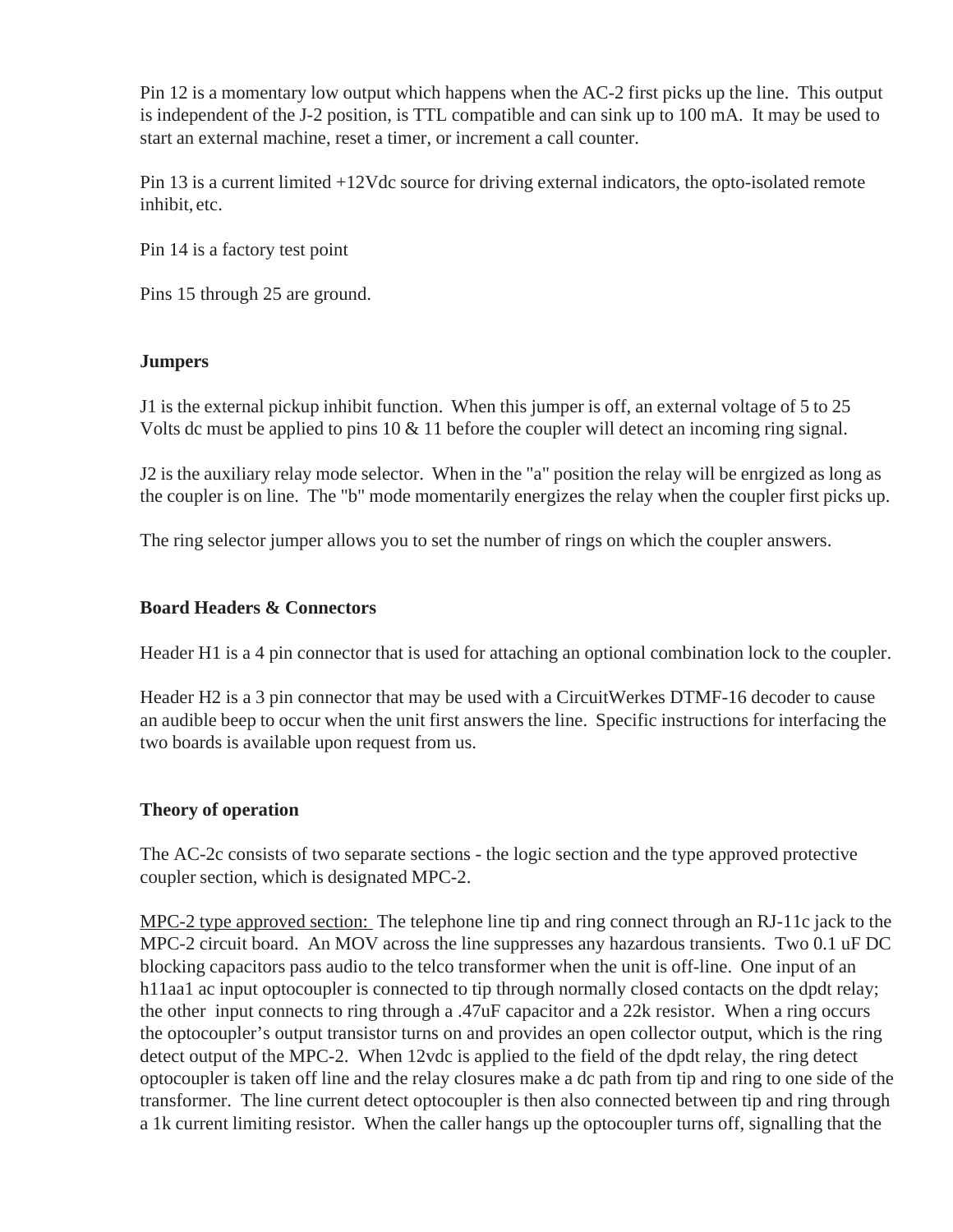call is over. FCC required signal limiting is accomplished with special back to back diodes across the user side of the telco transformer. While removing these diodes may result in improved audio performance, we do not recommend their removal because it will void the unit's warranty, the FCC type approval and possibly allow excessive signals to pass through the coupler. Additionally, excessively high audio passages with peak amplitudes in excess of several Volts may exceed the dc potential of the phone line during negative peaks. If this happens, the coupler will be fooled into believing that a CPC signal has been sent by the central office and will release the line. Because of FCC regulations, any modification of the MPC-2 voids the unit's type approval. The MPC-2 board connects to the logic board via the top layer pc board traces. The eight conductors include emitter and collector for the ring detect optocoupler, emitter and collector for the line current detect optocoupler, two lines for relay power (12Vdc) and two lines for audio connection.

Logic & Control section: The ring detect output of the MPC-2 is pulled up by resistor R3, smoothed by capacitor C5 and fed to the input of U3C, a 4093 Schmitt-triggered NAND gate which provides a clean square wave output. The cleaned-up output from U3c is routed through J1/U5 to a 4017 which operates as a ring counter. U3b is configured as a timer that resets the 4017 counter if the line stops ringing before the coupler picks up. The incoming ring signal also drives ring indicator transistor, Q2. Several outputs from the 4017 are brought out to a five position jumper block. When the ring count reaches the selected (jumpered) output, it is passed along to inverter U4c and also to Q1 which provides a momentary ground sink to drive the aux. relay and Db-25 connector. The output of U4c drives an SR latch made from U4b, U4d which, when latched energizes the MPC-2 seize relay. The smoothed ring pulse remains low long enough for the line current detector output of the MPC-2 to keep nand gate U3d from resetting the s-r latch. When the calling party hangs up, the Telco Central Office (CO) signals with a momentary zero-crossing (the line voltage momentarily reverses or drops to zero). The line current detector output goes high during this zero crossing and forces the output of nand gate u3d low, which resets the R-S latch, hanging up the line. U4a is a reset timer which prevents the AC-2c from erroneously seizing the line when the power is first applied. U3a is a simple inverter which provides a high output to seize the line when the pick-up switch is thrown. Audio peak detection is provided by U7. The first stage is a balanced amplifier with a voltage gain of 10. The second stage is a comparator whose threshold level is fixed at -9dBm. The output of the comparator section drives the yellow clipping diode which illuminates when the audio reaches the clipping threshold.

The seize switch on the font panel and pin 5 on the db-25 both connect to the trigger input of the monostable through inverter U3a & steering diode D9, so J1's position has no effect on the the external pickup control or the seize switch.

Auxiliary relay k1 provides 2 sets of dry contacts for the user. K1 's operation mode is controlled by J2. In position a, k1 is energized by transistor q3 for the duration of the monostable set-pulse. When J2 is in position b, k1 is energized by q4 for the duration of the call.

When Q3 turns on, it sources 12Vdc for the MPC-2 line seize relay and momentarily charges capacitor C16 which, in turn, momentarily biases Q1 on. Q1 provides a momentary O-C output on pin 12 of the Db-25. This output is independent of the position of J2.

The external hang up trigger and the front panel release switch both connect directly to the reset input of the S-R latch formed by nand gates U4b and U4d. A momentary ground resets the S-R latch, hanging up the line and resetting the coupler.

Pin 13 of the db25 provides a current limited 12vdc supply capable of 50mA MAX. Limiting is accomplished through the use of a 47 Ohm series dropping resistor.

Pins 15 through 25 are connected to ground.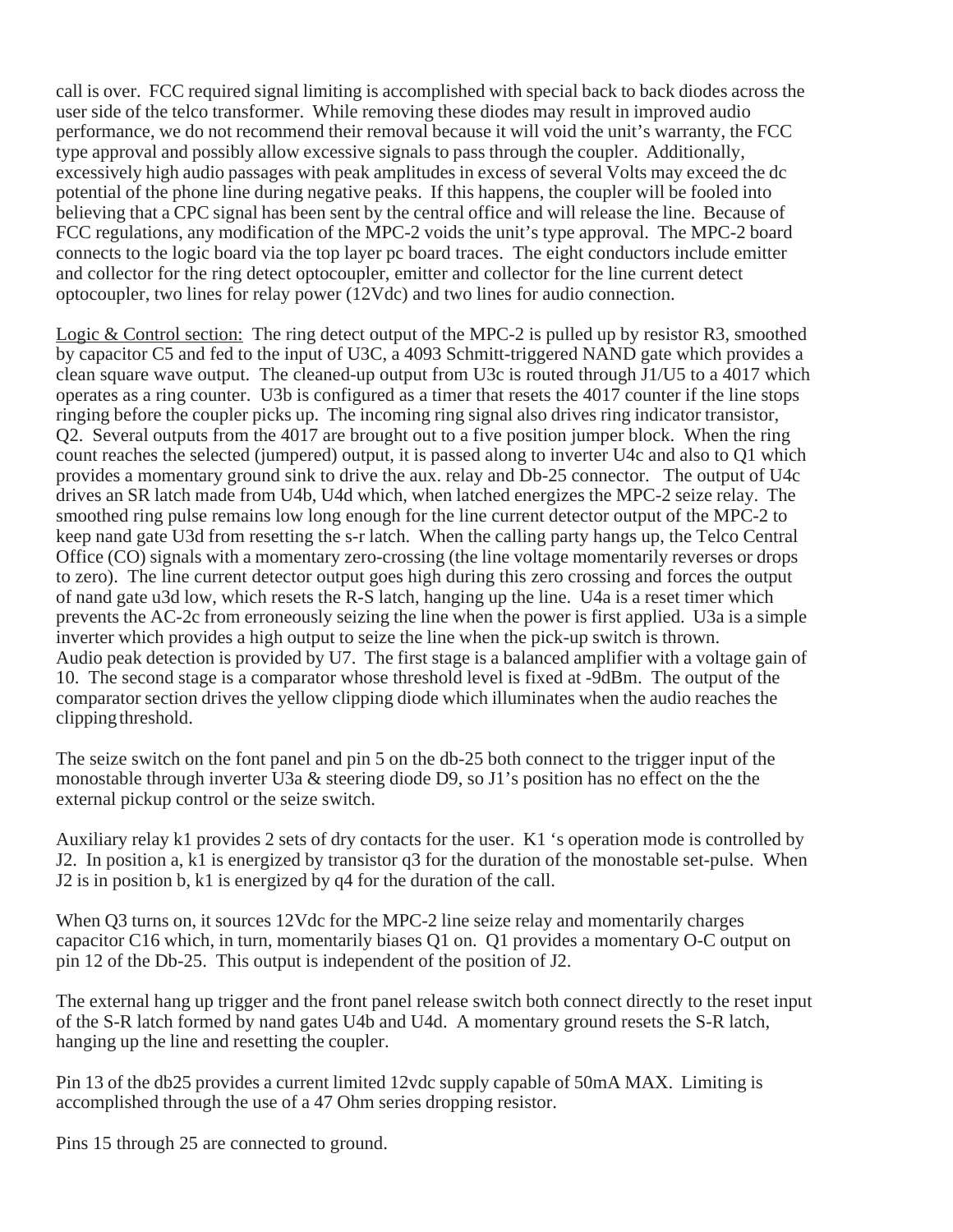## **AC-2c PC Board Layout & Parts Locator**



J2 - Aux. Relay Mode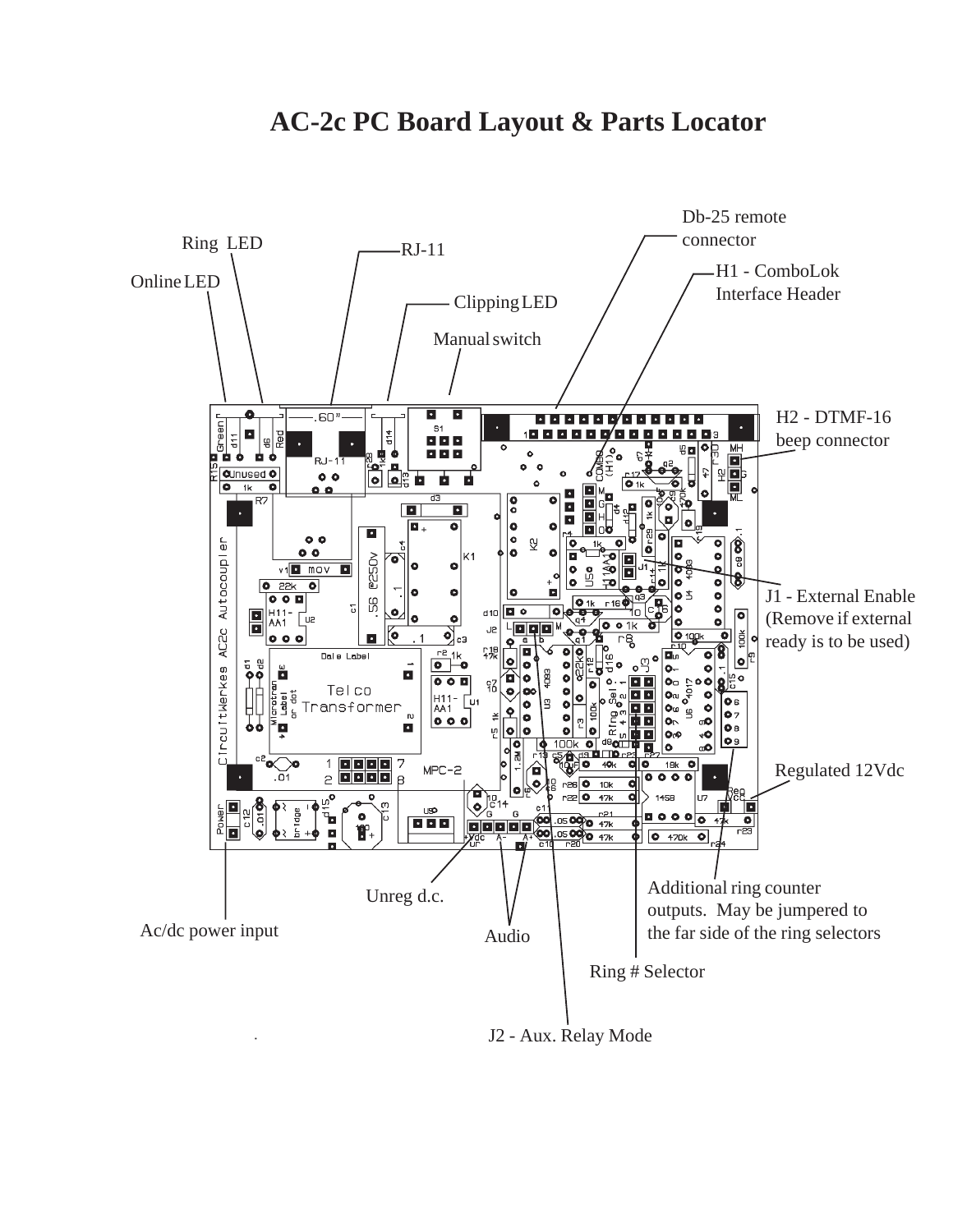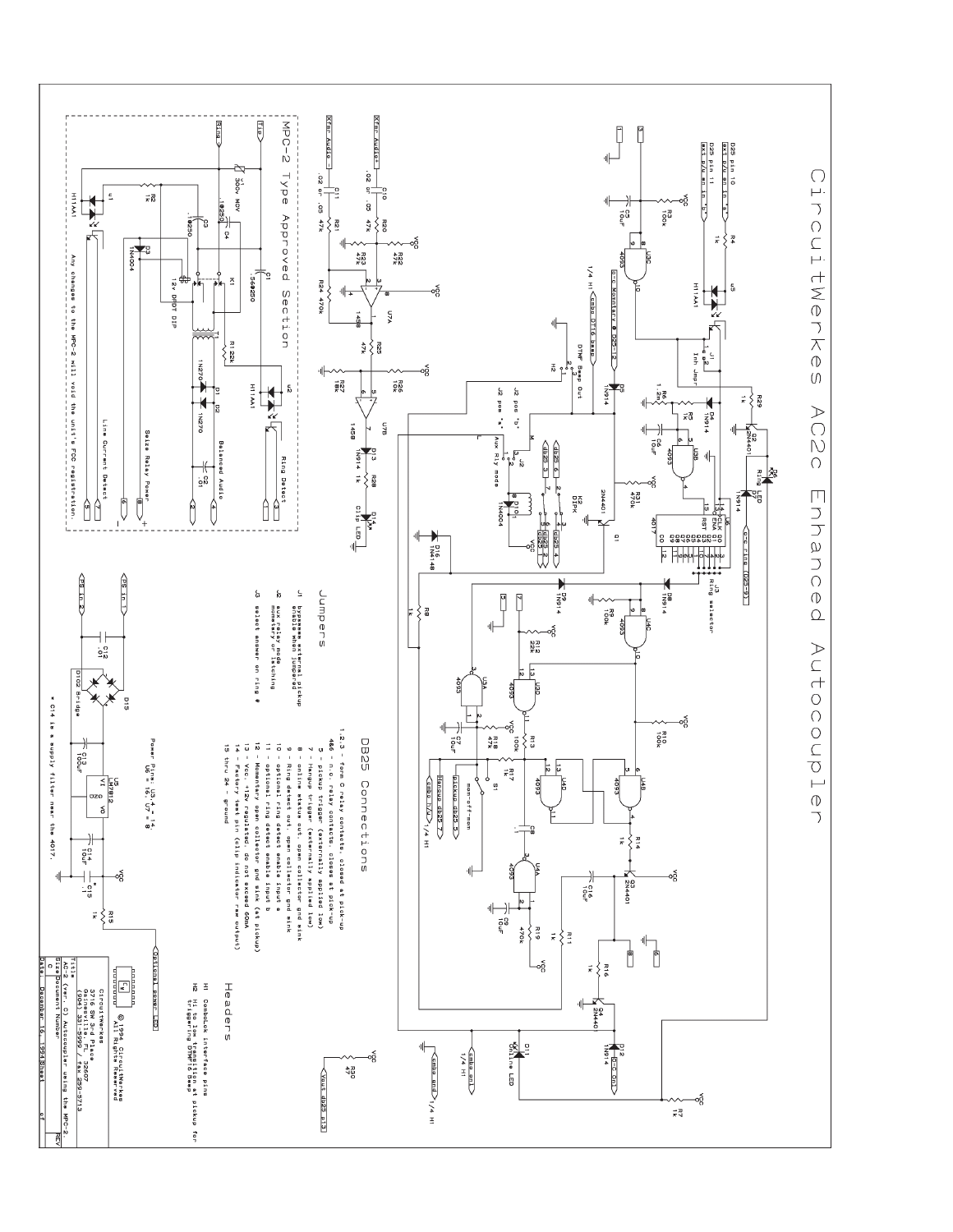## **Appendix A**

What can I do if the phone company does not provide an end of call line reversal?

Most phone companies either already provide battery reversal or can do so on request This end of call signal goes by several names including CPC & COD. If you wish to connect your coupler to the house side of a pbx, you may not be able to get a battery reversal. There are several options depending on your type of service.

1. If you are going to use the coupler as an outgoing message center (concert line, etc.) and the associated device that has an end of message (EOM) output (like the secondary or tertiary tones of many cart decks) you could use those outputs to force the coupler to hang up the phone. If you don't have an EOM output available, you may still be able to provide the same function with the device's ready output. You would connect a low going output to pin 7 of the db-25 remote connector. The unit would then hang up as soon as the cart stopped. If your cart or other device outputs a voltage instead of a ground, you can drive an optocoupler or relay to get the required ground sink.

2. Purchase a call progress decoder option from CircuitWerkes. The call progress decoder listens for dial tone or busy signals and then hangs up the AC-2.

3. If your messages are all of the same length, you can build a simple timer from a 555 or other device which will output a low to pin 7 of the remote connector after the appropriate interval.

4. Call us at our customer service number and we will discuss your other options.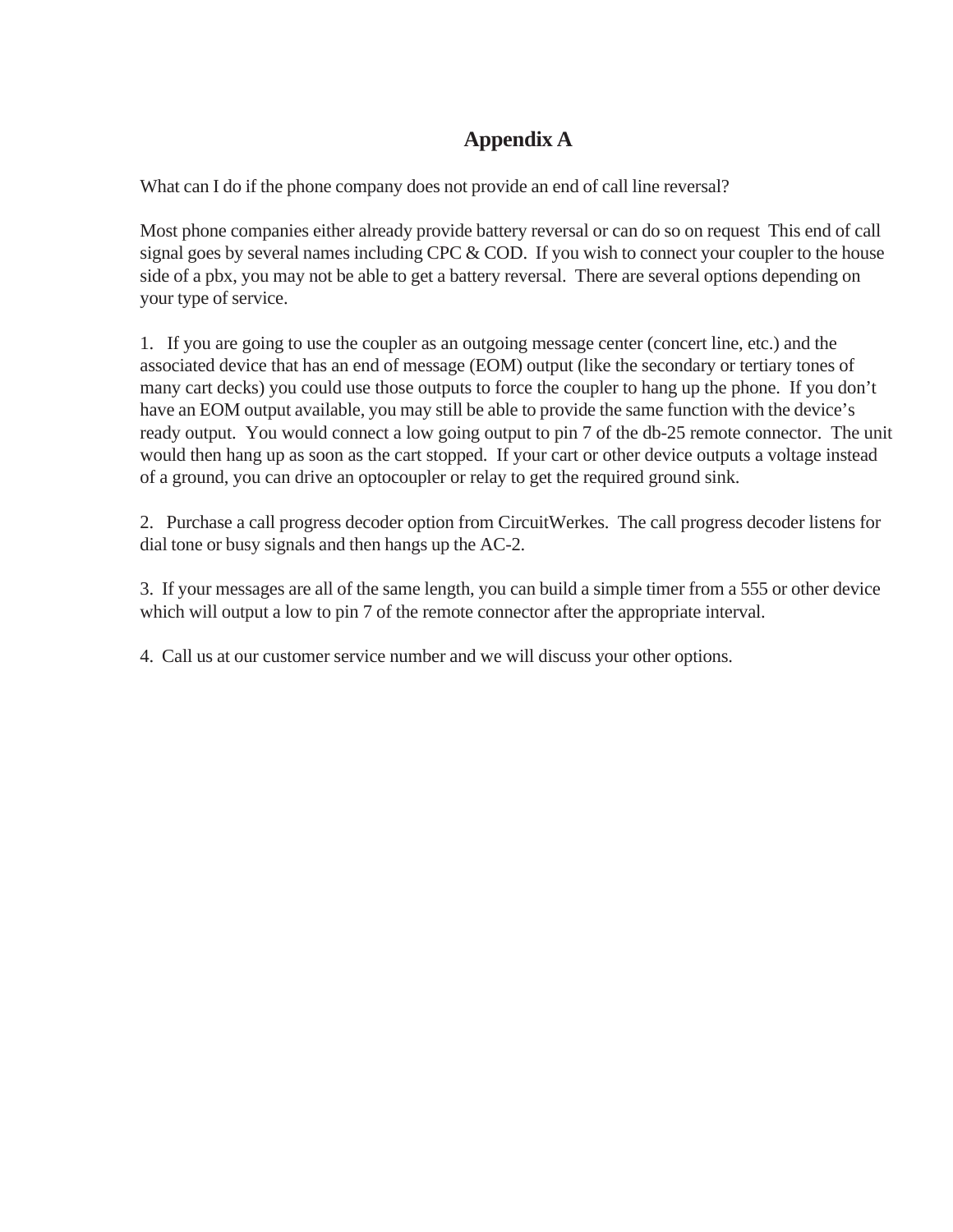## **Appendix B**

{Information the FCC makes us include...}

## NOTIFICATION TO THE TELEPHONE COMPANY

This equipment complies with Part 68 of the FCC Rules. You will find the label located on the solder side of the PCB, and on the bottom or back of the equipment enclosure if device is enclosed. This label contains the FCC Registration Number and Ringer Equivalence Number (REN) for this equipment. You must, upon request, provide this information to your telephone company. The REN is useful to determine the quantity of devices you may connect to your telephone line and still have all of those devices ring when your telephone number is called. In most, but not all areas, the sum of the RENs of all devices connected to one line should not exceed five (5.O). To be certain of the number of devices you may connect to your line, as determined by the REN, you should contact your local telephone company to determine the maximum REN for your calling area.

## JACK TYPES NEEDED

Connection to the telephone network should be made by using standard modular telephone jack type RJ11C.

## INCIDENCE OF HARM

If your telephone equipment causes harm to the telephone network, the telephone company may discontinue your service temporarily. If possible, they will notify you in advance. But if advance notice is not practical, you will be notified as soon as possible. You will be informed of your right to file a complaint with the FCC.

## RIGHTS OF THE TELEPHONE COMPANY

Your telephone company may make changes in its facilities, equipment, operations or procedures that could affect the proper functioning of your equipment. If they do, you will be notified in advance to give you an opportunity to maintain uninterrupted telephone service.

## MALFUNCTION OF THE EQUIPMENT

In the event this equipment should fail to operate properly, disconnect the unit from the telephone line. Try using another FCC approved telephone in the same telephone jack. If the trouble persists, call the telephone company repair service bureau. If the trouble does not persist and appears to be with this unit, disconnect the unit from the telephone line and discontinue use of the unit until it is repaired. Please note that the telephone company may ask that you disconnect this equipment from the telephone network until the problem has been corrected or until you're sure that the equipment is not malfunctioning.